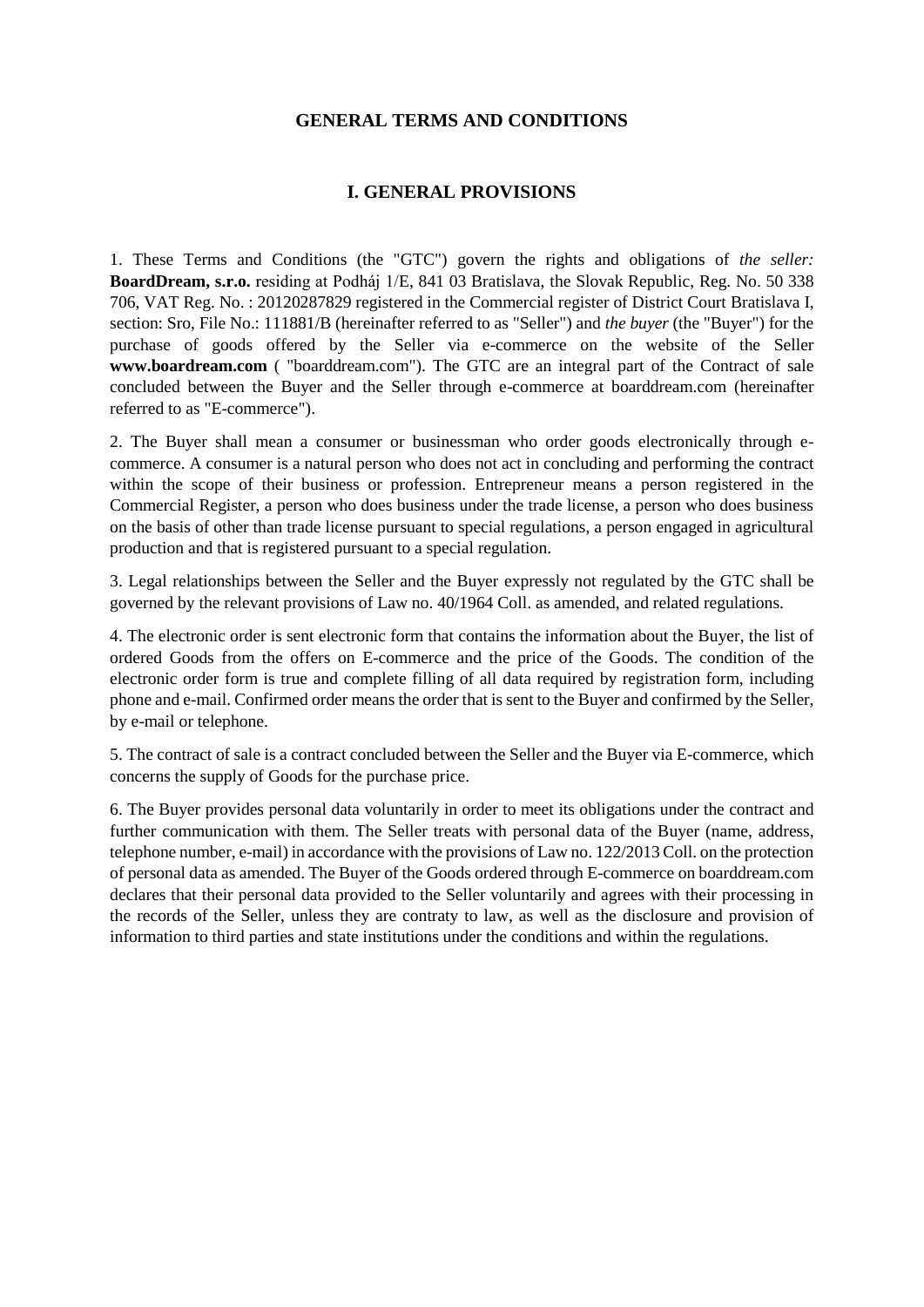## **II. ORDERING OF THE GOODS / THE CONTRACT OF SALE**

1. The condition of validity the electronic order, that is considered as a draft of the Contract of sale, is complete and correct filling of the following essential elements:

- **Contact information of the Buyer**
- **Ordered goods**
- **Quantity of ordered goods**
- **Delivery and payment**

2. The electronic order is created by confirmation of the ordering process on E-commerce by choosing the Goods by the Buyer, including complete filling the electronic order. For the correct performance of the electronic order, it is necessary to fill in the required information in the electronic order, to choose the way of the shipping and the payment of ordered Goods.

3. The Contract of sale between the Buyer and the Seller is concluded at the moment of binding confirmation of the electronic order in the system. The Seller shall inform the Buyer via e-mail or phone call about acceptance of the electronic order, otherwise The contract of Sale between the Buyer and the Seller is not concluded.

4. The Buyer shall check the content of the electronic order that is provided via the e-mail sent by the Seller. In the case of irregularities relating to the content of the electronic order, the Buyer shall notify the Seller via e-mail sent to the e-mail address od the Seller **boarddream.com.**

4. The Buyer has the right to cancel the electronic order without giving any reason at any time prior to its binding confirmation by the Seller, that means since the Contract of sale is concluded.

# **III. THE PRICE AND PAYMENT CONDITIONS**

1. The purchase price of the Goods offered by the Seller through boarddream.com is listed next to each selected Goods. The purchase price is always given with value added tax, unless stated otherwise.

2. The Buyer reserves the right to change prices. The prices are confirmed by the Seller at the time of confirmation of the electronic order.

3. The Goods in E-commerce can be paid in the following ways:

- **Payment on delivery:** On this way of payment, the Buyer pays the full price of the Goods referred to in electronic order on receipt of Goods by courier or through the services of the Slovak Post,
- **Prepay by credit or debit card:** On this way of payment, after the payment of the full price of the Goods referred to in electronic order on the bank account of the Seller, the Seller delivers the Goods by the courier or through the services of the Slovak Post. The bank account of the Seller – BoardDream, s.r.o. is: account number: 4023371224/7500 IBAN: SK68 7500 0000 0040 2337 1224 variable symbol: use the number of your electronic order.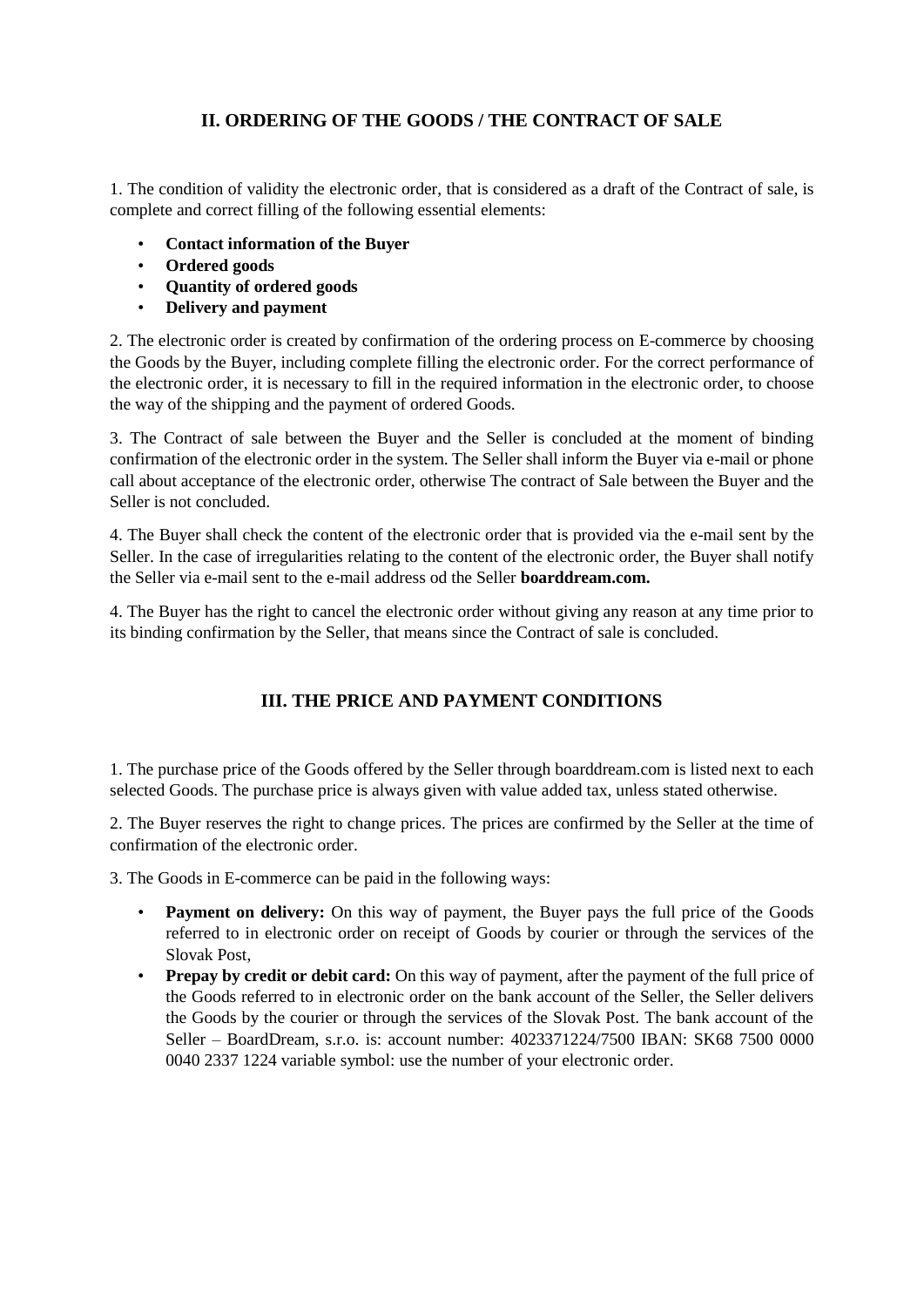### **IV. SUPPLY OF THE GOODS**

1. The Seller shall send the Goods within 30 days from the day when the Contract of sale is concluded, Unless the Parties Agree Otherwise. For selected Goods, the Seller shall specify the delivery date directly in the description of selected Goods.

2. If more than one Goods are in the electronic order and part of them are out of stock or in the description of Goods there is another specific date, the Seller shall inform the Buyer with the possibility of partial deliveries.

4. Together with the Goods the Seller shall send invoice that the Buyer can use like waranty.

5. On receipt of the Goods the Buyer shall check, whether the packaging in which Goods are packaged, is not damaged and sign the document on receipt of the shipment. In case of damage, it is necessary to draw up a report of identified defects caused during transport. If the Buyer takes over the Goods despite the obvious damage to the packaging, the Seller does not accept any subsequent claim for this reason.

6. The place of performance of the Contract of sale shall be the place in which the Goods are delivered.

7. The Seller delivers the Goods to the Buyer through:

#### • **Slovak Post,**

• **courier company**.

8. The Buyer has the proprietary rights of the Goods after the acceptance and payment of the purchase price.

# **V. DELIVERY PAYMENT TERMS**

1. The Seller does not charge the packing where the Goods are packaged in a standard way that is needed for protection of the Goods during delivery.

2. The price for delivery of the Goods with a value under EUR 50 is charged in the amount of price list of shipping company.

3. The price for delivery of the Goods with a value over EUR 50 is not charged, except as follows:

- If the Goods are not successfully delivered by courier or by Slovak Post at the time and place of delivery to the Buyer, or
- If the Seller returns the Goods to the Buyer as a result of the rejected claim.

4. The electronic orders received till 3 pm will be processed in the same day. The electronic orders received on Fridays after 2.30 pm will be processed the next business day.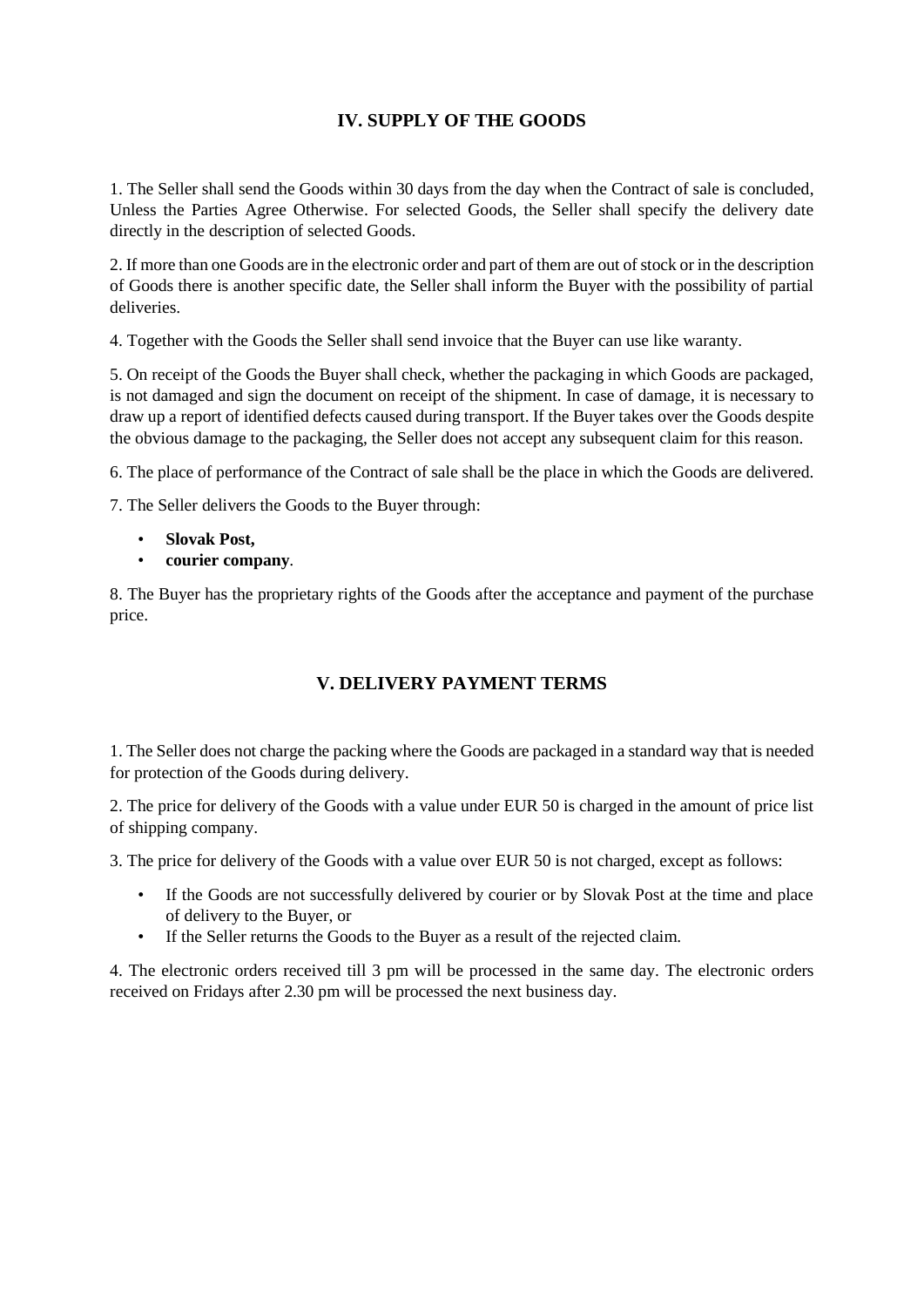# **VI. THE WARRANTY AND THE CLAIMS AND THE CONDITIONS**

1. The warranty period for goods purchased from E-commerce is normally 24 months. On selected products can be provided longer warranty period. The warranty period begins on the date of receipt the Goods by the Buyer.

2. After receiving the Goods, the Buyer shall check:

- whether they have received the Goods in accordance with the Order,
- whether they they have received the amount of the Goods in accordance with the Order,
- whether the Goods or their packaging are damaged.

3. When the Buyer received the Goods that they do not order, the Buyer shall send e-mail to the Seller immediately, not later than 24 hours. In this case the Buyer is entitled to refuse to receive the Goods. They is entitled to write with person who delivered the Goods Statement about rejection of delivery.

4. If the Buyer received the Goods that show signs of damage, obvious defects, or less amount of the Goods, the Buyer shall receive the Goods, but put those facts in the delivery list. The Buyer shall send to the Seller the delivery list immediately and apply to claim for defects. Later warranty claims of damage, obvious defects or less amount of the Goods will not be accepted. If the Buyer refuses to receive the Goods under this section of GTC, the Seller is entitled to withdraw from the contract.

5. The Buyer can claim the Goods via e-mail: info@boarddream.com or via Post, together with documents such as delivery note, invoices. In the complaint, the Buyer shall state:

- Their identification data,
- The identification data of the Seller,
- Description of the Goods that is claimed,
- Description of defects og the Goods,
- Order Number.

6. The Warranty does not cover damage to the Goods, including in particular:

- Natural or excessive mechanical wear.
- Contamination of the Goods or their parts because of neglected maintenance or care for Goods
- External influences, e. g. fall or impact,
- Damage of the Goods by unauthorized person (unprofessional repair, installation or modification od the Buyer)
- The use of the Goods contrary to instructions, technical standards, other documentation of the Goods or contrary to the purpose for which the Goods are used
- Mechanical damage, especially torn, cutting, the Goods damaged by excessive physical careless handling,
- Failing to report evident defects on receipt of the Goods,
- After the warranty period.

7. The warranty does not apply to damage caused by natural disasters, violent damage, weather conditions or the Goods are used under extreme and unusual conditions.

8. The Seller is responsible for defects of the Goods at receipt of the Goods.

9. The Seller shall determine the way of performance of the warranty claim immediately, in complicated cases within 3 days from the start of the complaint procedure. In justified cases, in particular where a complex technical assessment of the condition of the Goods are necessary, The Seller shall determine the way within 30 days from the start of the warranty claim procedure. The Seller shall notice the Buyer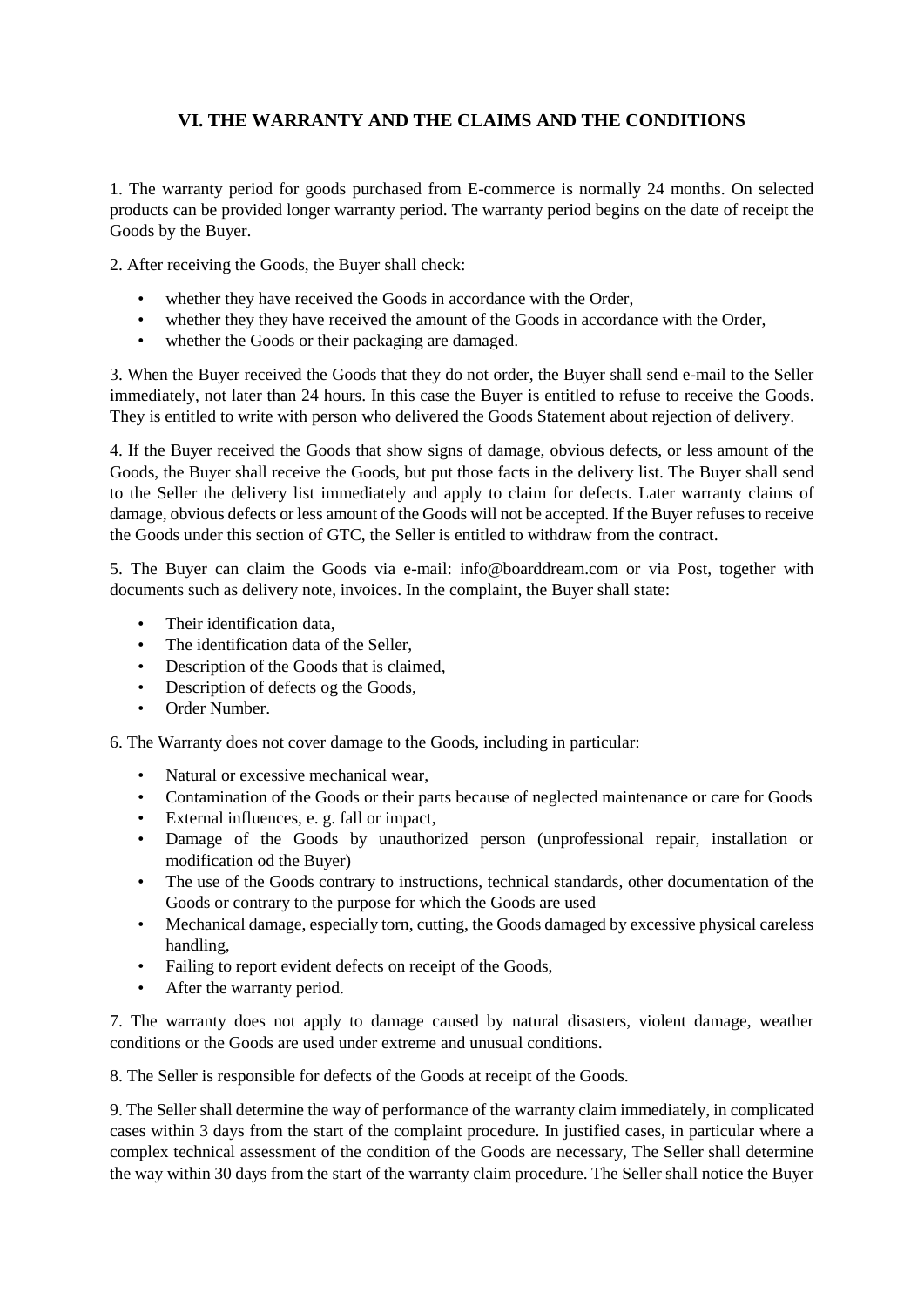the way of performance of the warranty claim via e-mail that the Buyer filled in the electronical order. After choosing the the way of performance of the warranty claim, the Seller shall settle the warranty claim immediately, in appropriate cases later. The performance of the warranty claim shall not take longer that 30 days from the date of the warranty claim has been applied. On expiry of the deadline for the performance of the warranty claim, the Buyer has the right to withdraw from the Contract of sale.

10. The Seller shall inform the Buyer about the result of warranty claim procedure via e-mail or registered letter. If the Buyer applies the warranty claim for the first 12 months of the Contract of Sale, the Seller is entitled to reject the warranty claim solely on the basis of the experts' opinion or the opinion issued by authorized, notified or accredited person or the opinion of the designated person. In every case the Seller is entitled to request to cover the cost of expert reports on the Goods, or other costs related to expert reports on the Goods.

11. Expert reports of the Goods shall include:

- Identification of the person who carries out the technical assessment,
- Precise identification of the Good,
- Description of the condition of the Good,
- Result of the technical assessment.
- Date of issue of the technical assessment.

12. The Seller shall provide a copy of the technical assessment justifying the rejection of the warranty claim within 14 days from the date of the warranty claim has been performed.

13. If the defect can be removed, the Buyer has the right the defect to be free, timely and properly removed. The Seller may always instead of removing defects replace defective Goods for one without defects. If the defect can not be removed and that defect prevents the Goods to be properly used without such defects, the Buyer has the right to exchange the Goods or has a right to withdraw from the Contract of Sale. In the case the defects will appear on the Goods after repairing them, the same rights belong to the Buyer as belove.

14. After the performance of warranty claim, the warranty period is extended by the duration of the performance of warranty claim. If the warranty claim has been performed succesfully by the exchange of Goods, the warranty period shall begin to run again from the date that warranty claim has been performed.

### **VII. WITHDRAWAL**

1. The Buyer (hereinafter referred to as "Consumer") has the right to withdraw from the Contract of Sale without giving any reason within 14 calendar days from the date of delivery. The Goods are received by the Consumer at the moment when the Consumer or a third person other than the courier receives all parts of the Goods or all Goods ordered in one electronic order:

- More Goods ordered by the Consumer in one order are supplied separately, at the moment when the last Good has been delivered,
- Goods consisting of lots or pieces, at the moment when the last piece of the Good has been delivered.

2. The Consumer has the right to cancel the Contract of Sale in accordance with subsection 1 of this section GTC as follows: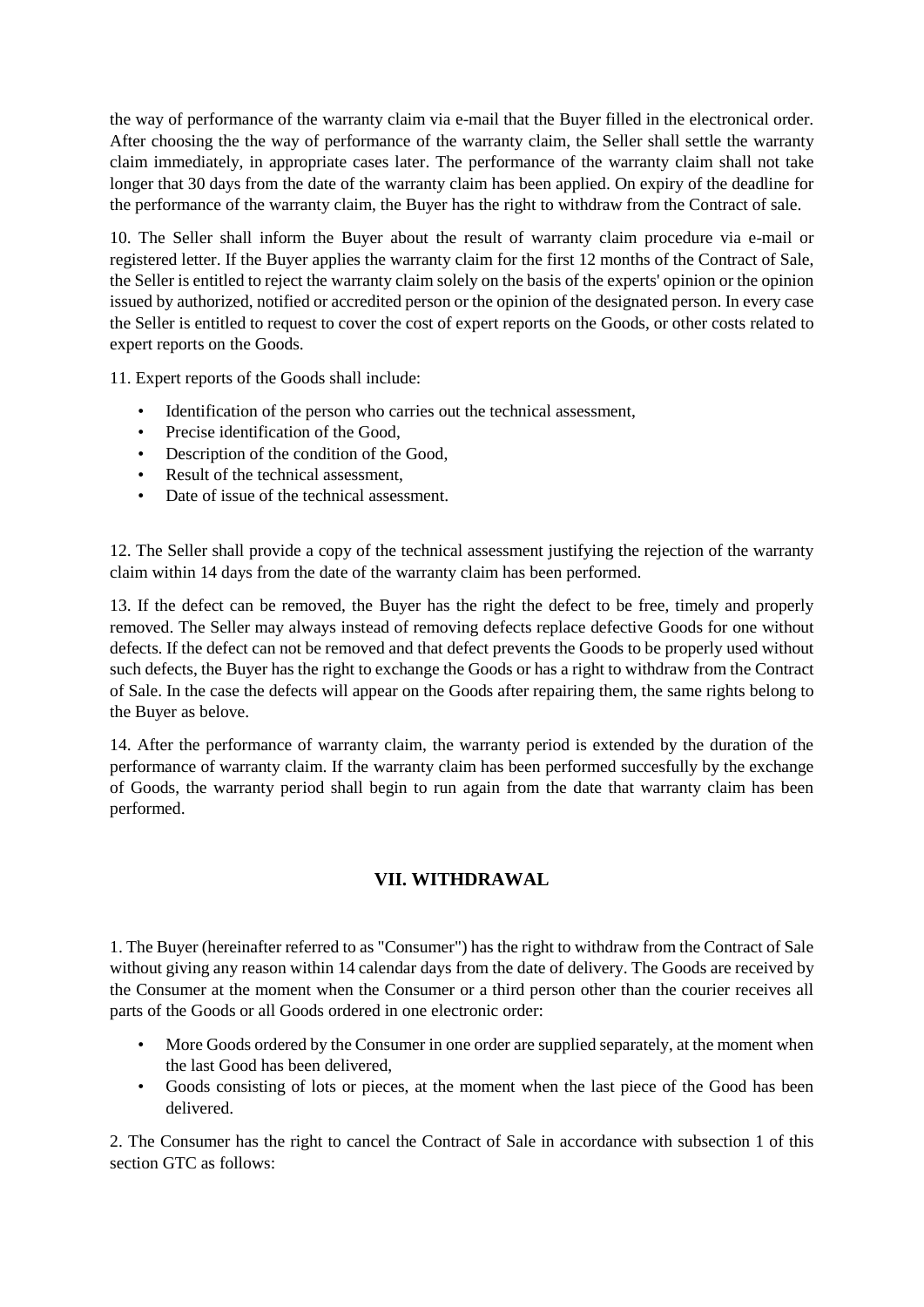- in writing at the address of the Seller
- e-mail at info@boarddream.com

3. If the Contract of Sale is withdrawn in accordance with subsection 1 of this section GTC, the Consumer shall bear the cost of returning the Goods to the Consumer, including the cost of returning the Goods.

4. Returned Goods must not be defective and must be returned to the Seller with proof of purchase, with all accessories, documentation, packaging etc. The Consumer is liable for diminished value of the Goods.

5. The Consumer shall be entitled the Good unpack and test the appropriate way to determine the characteristics and functioning of the Goods after receipt of the goods within the period of withdrawal.

6. In accordance with subsection 1 of this section GTC the Seller shall reimburse payments that the Seller has received from the Buyer and are related to the withdrawal from the Contract of Sale, including the costs of delivery, postage and other costs and fees. The Seller is not obliged to reimburse the payment before they have received the Goods or the Consumer not to prove them that he has sent back the Goods.

### **VIII. ALTERNATIVE DISPUTE RESOLUTION**

1. The purpose of this section of GTC is to inform the Consumer about the possibilities and the conditions of Alternative Dispute Resolution between the Seller and the Consumer.

2. Alternative Dispute Resolution is procedure of subject of alternative dispute resolution, that aimed at achieving an amicable settlement between the Parties, that means between the Consumer and the Seller.

3. The competent authority of Alternative Dispute Resolution in accordance with generally binding legislation of the Slovak republic is The Slovak Trade Inspection or another entity that is in the list of Alternative Dispute Resolution entities published on the website of the Ministry of Economy [http://www.mhsr.sk.](http://www.mhsr.sk/)

4. The Consumer may be informed also on: [http://www.soi.sk/sk/Alternativne-riesenie](http://www.soi.sk/sk/Alternativne-riesenie-spotrebitelskych-sporov.soi)[spotrebitelskych-sporov.soi.](http://www.soi.sk/sk/Alternativne-riesenie-spotrebitelskych-sporov.soi)

5. The Consumer may dispute between themself and the Seller addressed through the Online Dispute Resolution platform. The Consumer may be informed about that on: [http://ec.europa.eu/consumers/odr/.](http://ec.europa.eu/consumers/odr/)

### **IX. FINAL PROVISIONS**

1. GTC enter into force upon publication on **boarddream.com** and governed by generally binding legal regulations of the Slovak Republic.

2. The Seller notes that the information provided on **boarddream.com** can be updated without notice.

3. The Seller may change the products listed on **boarddream.com** at any time without prior notice.

4. The Seller reserves the right to change and amend these GTC at any time. Changes and additions to these GTC enter into force upon publication on **boarddream.com.**